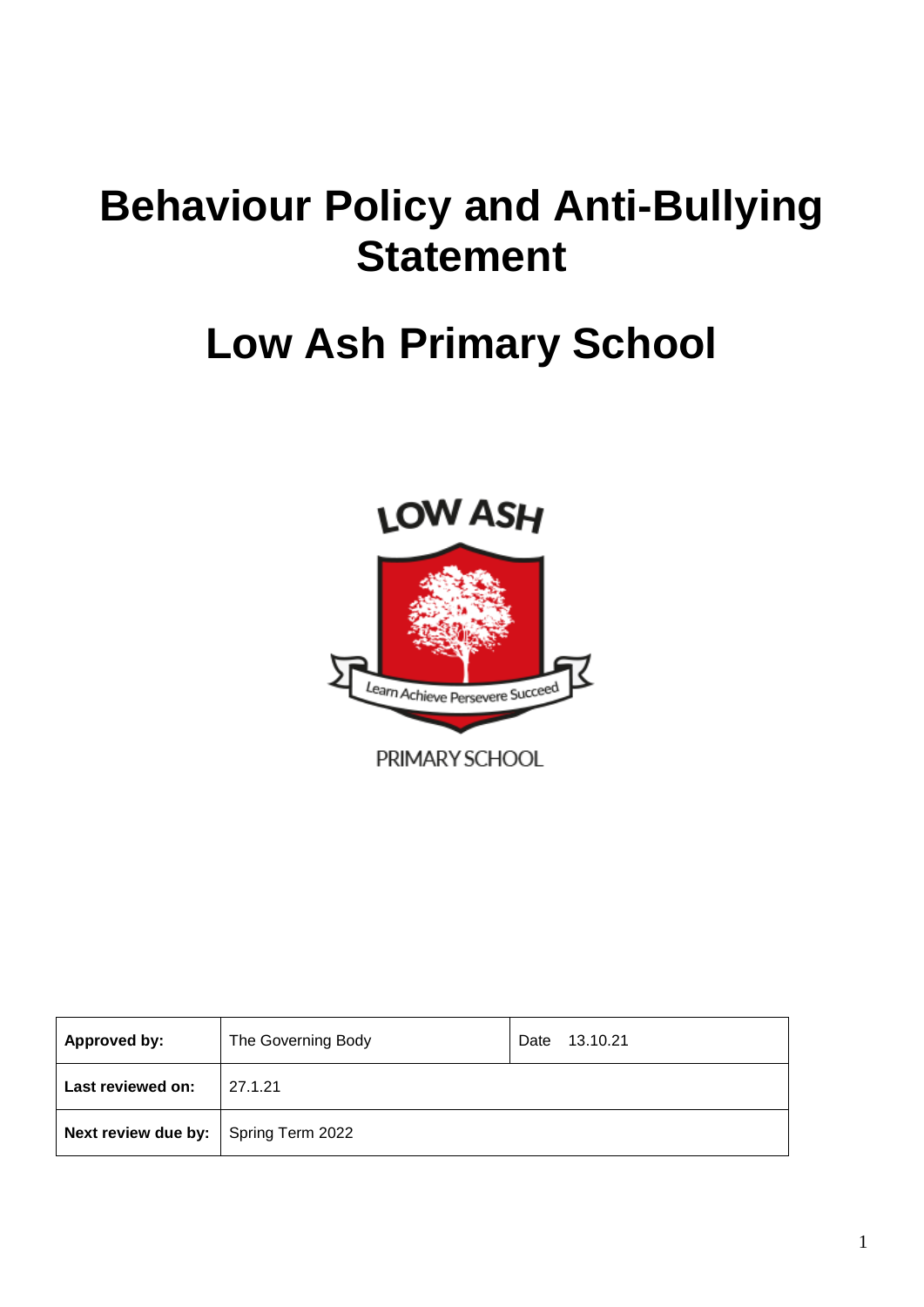# **Behaviour Policy**

## **Rationale**

All children are individuals. There are many factors which may influence a child's behaviour, including home circumstances, psychological, physical, medical, educational needs or low self esteem. The Behaviour Policy identifies the procedures adopted at Low Ash Primary School. It is important to note that it is not possible for any policy to cater for every eventuality and it must be remembered that professional judgement will need to be used in applying the policy. A small percentage of pupils may need more specific behaviour support plans. Professional judgement will need to be used in applying the policy aiming for a consistent and fair approach.

In implementing this policy due consideration to equal opportunities, with regard to race, gender, religion and ability, should be ensured with reference to the Equality Act 2010 (as amended) and other relevant legislation.

## **Safeguarding**

The Education Act 2002 places a duty on schools to safeguard and promote the welfare of pupils at the school by ensuring that risks of harm to welfare are minimised and taking appropriate actions to address concerns about the welfare of a child or children, working to agreed local policies and procedures in full partnership with other agencies.

The Behaviour Policy should be read in conjunction with the Child Protection Policy and Safeguarding Policy – where concerns arise regarding safeguarding and/or child protection, these should be recorded in writing, signed and dated, and passed on to one of the designated Named Person(s) in school – Co-Headteachers, Deputy Headteacher, Assistant Headteacher, Inclusion Leader or Learning Mentor.

#### **Our Beliefs**

- At Low Ash Primary School we believe that positive attitudes and good behaviour are essential if successful teaching and learning are to take place.
- The school will positively value the contribution of different cultures and religions.
- We teach children the values of respect, tolerance, liberty, law, democracy, honesty, trust, fairness and the virtues of self-respect and self-discipline.
- We believe that as the children grow up through our school, we should assist them to know what is right and wrong.
- We believe in promoting and rewarding positive behaviour.
- . We believe that parents/carers should be informed of the arrangements adopted in school, receive information about the behaviour and social development of their own child, and be involved in helping the school deal with any difficulty.
- We believe that parents/carers have a shared responsibility for the good behaviour of their child in school. The responsibilities of school, parents/carers and children are defined in our Home School Agreement which is completed on a child's admission to Low Ash.
- We believe that by having these clear expectations and a common approach adopted by all staff in school, we are more able to promote positive behaviour and achieve a greater level of consistency.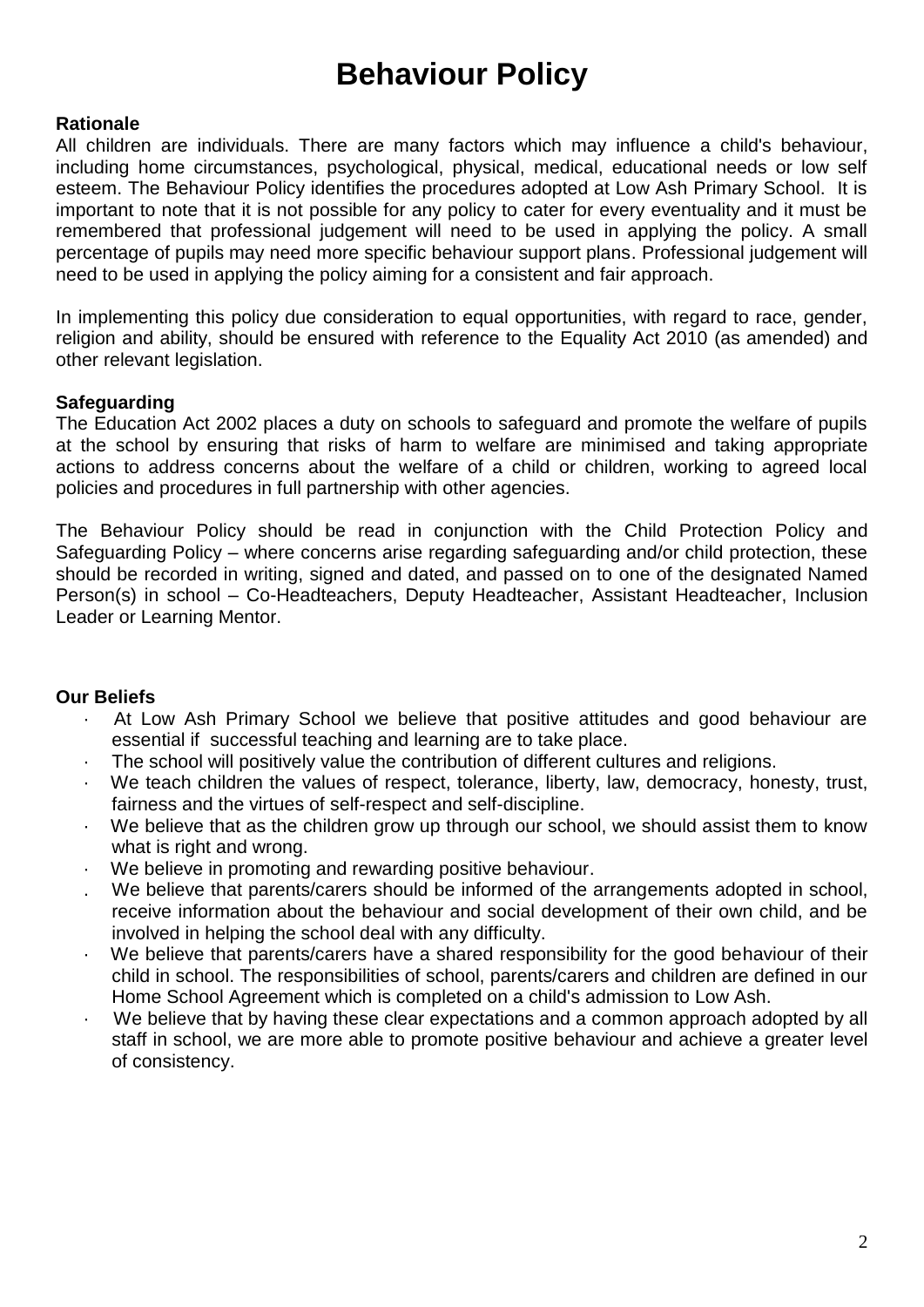# **Our School Motto**

We have a school motto which can be easily remembered by everyone and reflects our school values, rules and ethos, 'Be The Best That You Can Be', so that we can create an environment where everyone can 'Learn, Achieve, Persevere and Succeed' (as depicted on our logo).

# **Our School Rules**

Our five school rules are shown below and these apply to everyone within our school.

- 1. We are kind and thoughtful to others at all times and in all places.
- 2. We care for our school and everything in it.
- 3. We are respectful towards the people who work in school.
- 4. We always walk safely around school.
- 5. We are always polite so we don't hurt anyone's feelings.

Within each class the class teacher and children negotiate a class mission statement, identifying what they will work to achieve as a class and a small number of class rules, appropriate to their age group. In addition to these rules there are rules, routines and procedures for lunchtimes, playtimes, movement around school etc.

#### **Rewards and Sanctions**

We have a series of rewards and sanctions to recognise acceptable/unacceptable behaviour. All staff in school will be involved in the implementation of these rewards and sanctions. Our policy is to work from a very positive approach where children are rewarded by praise and recognition for caring and responsible attitudes. In the event of a breach of discipline, actions will normally take the form of sanctions as detailed in this policy. Restorative Practice will be used to resolve an incident and children will decide between them the fairest way forward. This may result in a withdrawal of privileges which could take place on the same day or at a later time according to the circumstances.

#### **Rewards**

#### **Merits**

The school operates a reward system based upon merits. A merit is given for special effort for achievement, good behaviour, positive attitudes such as kindness, compassion, recognition of a new skill being achieved, careful presentation of work and thoughtfulness towards the school community. Each child in school has their own merit card which is updated regularly. Merits are collected to work towards a series of rewards (badges in Reception / Key Stage 1 and badges or stationery items in Key Stage 2). Children in Nursery are rewarded for every 10 merits they achieve.

#### **House Points**

Alongside merits, there is also a house point system. Once pupils have settled into Year 1, they are grouped into one of four houses (red, green, blue or yellow). Each merit awarded to a child also earns a point for their house. House points are totalled each week and shared with pupils in Friday's Achievement Assemblies. At the end of each half term, the house with the most points has a reward of a non-uniform day.

#### **Golden Learners**

Every half-term a pupil from each class is awarded a Golden Learner certificate in the Achievement Assembly. The child would have demonstrated some of the following skills or traits: determination, resilience, curiosity, independence, collaboration or communication.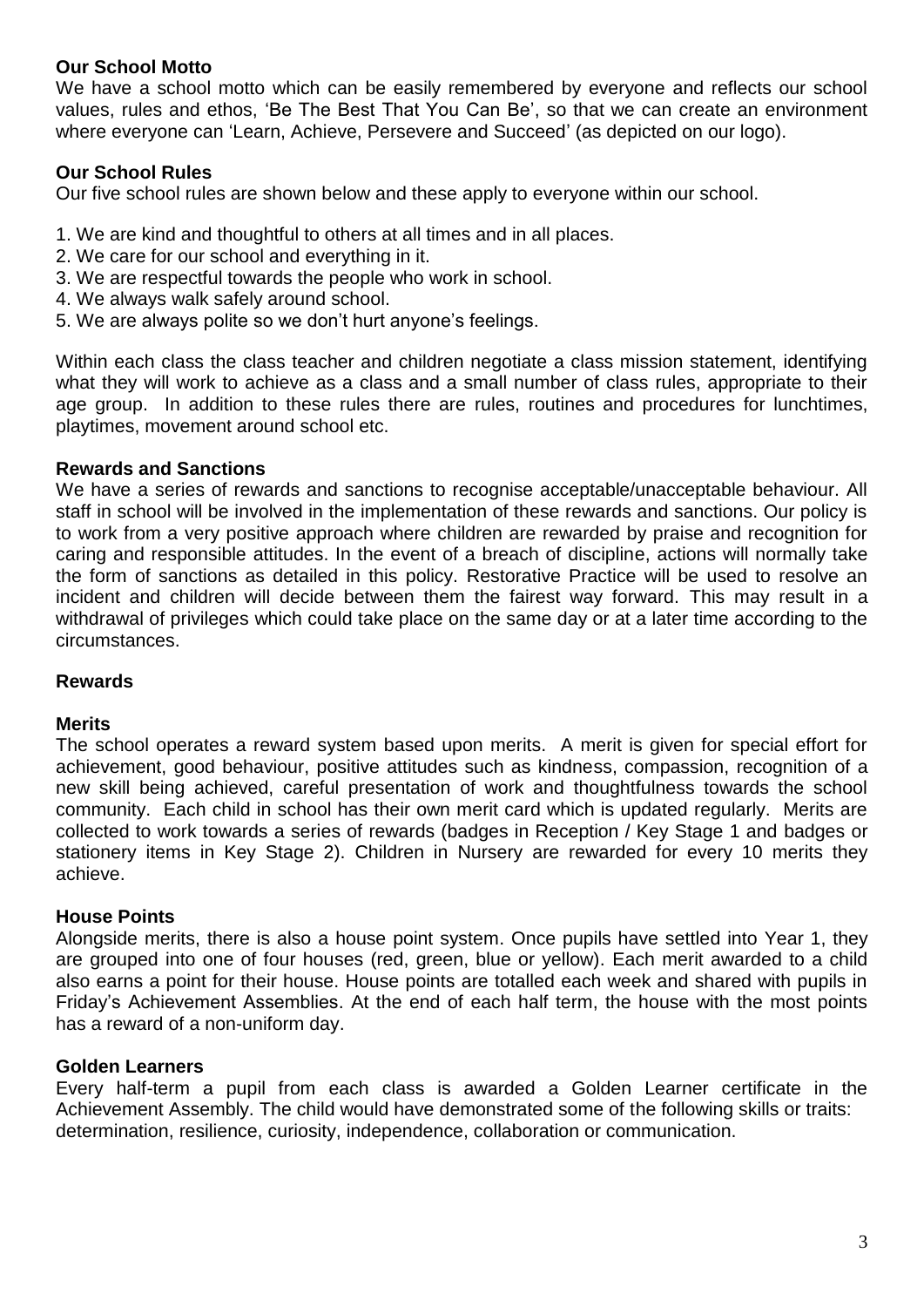#### **Stars of the Week**

Every week a pupil from each class is nominated to receive a star of the week award which is presented in the achievement assemblies.

# **Class Awards**

In addition to individual merits, each class has the opportunity to work together to earn a special class reward – these rewards are usually agreed by the whole class.

Class teachers, at their discretion, are also permitted to give small additional rewards to pupils in their class for good work and behaviour.

#### **Reward / recognition opportunities**

Children have the opportunity, at the discretion of their class teacher, to show good work and/or notify members of staff of improvements in their work or behaviour. Senior leaders may issue a child with a special certificate or sticker in recognition of this. Pupils can visit the Co-Headteachers, Deputy or Assistant Head at any appropriate time for this purpose.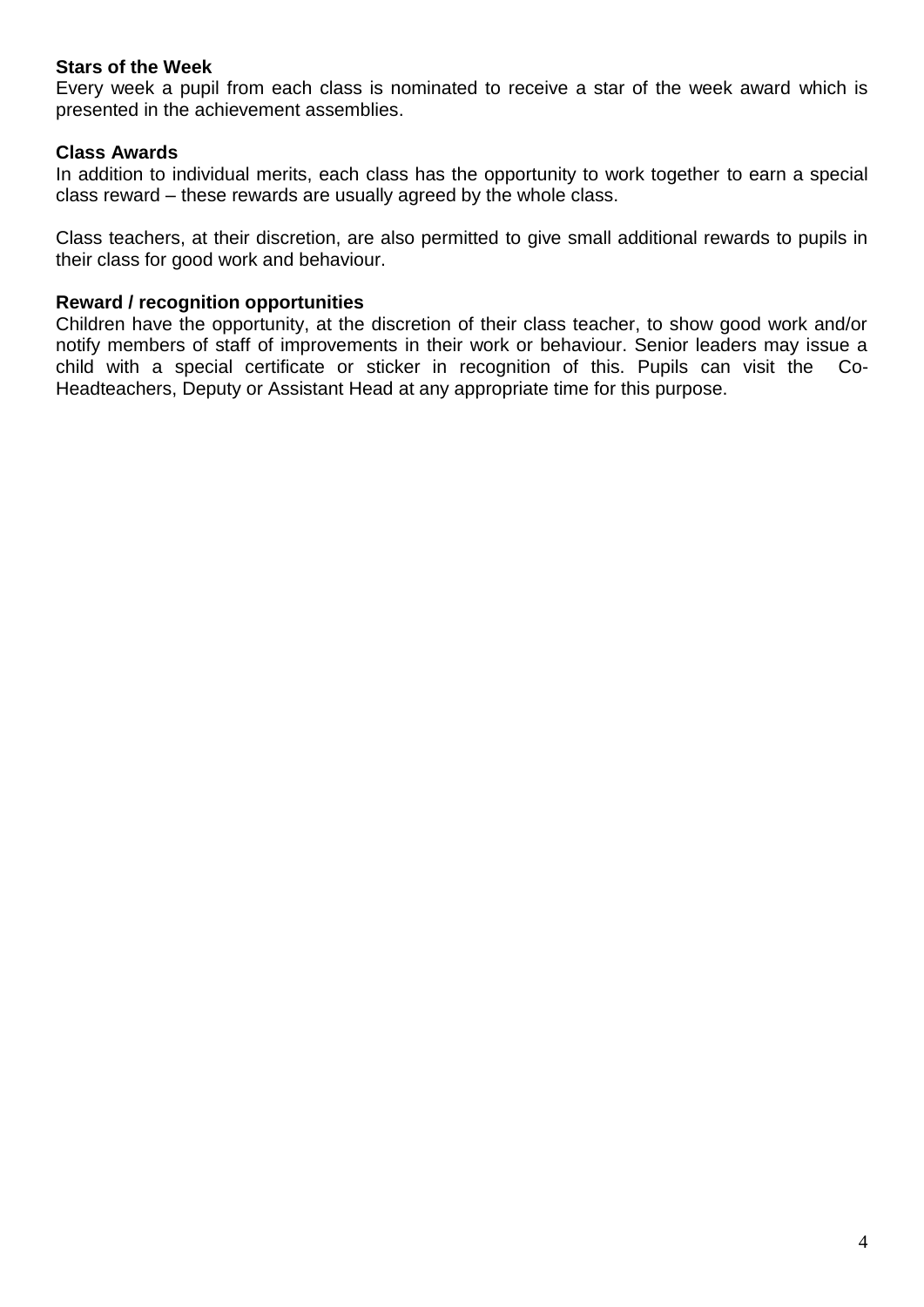# **Restorative Practice**

At Low Ash we have adopted the Restorative Practice approach to conflict resolution. This is a way of working with conflict that puts the focus on repairing the harm that has been done. It is an approach to conflict resolution that includes all of the parties involved. Following any incident involving another child or adult in school, a child will be given the opportunity to resolve the issue. This will be done with the support of an adult if necessary and will allow both parties to share their views and feelings. This is done in a structured manner, through the use of a symbols board, and this conversation only starts when both parties are calm and ready to do so. Part of this structured process is to discuss and agree on any necessary consequences and a plan to restore the relationship (e.g. apologising, having some space apart, doing a task to resolve the difficulty such as returning or sharing a piece of equipment). This open conversation allows both parties to be clear on how the other feels and what has been implemented as an appropriate consequence. We firmly believe that restorative practice encourages our children to become more self-aware, empathic and strengthens their understanding and trust in our behaviour support systems.



#### **KS1 Restorative Practice Images & Script - Say it, Solve it**

This script is a guide to support staff in developing a restorative conversation following a child or adult being hurt. This hurt can be caused in all sorts of different situations and the board aims to give visual supports to children who are resolving conflict. The board aims to establish how relationships have been hurt and how to put this right with a consequence for the actions that have caused hurt. This is purely a guide and conversations may need to be developed and be flexible given the circumstances.

- 1. Do you want to solve the problem?
	- $\circ$  Yes Get the board
	- $\circ$  No children to be spoken to separately (then try again) if not adults to choose a sanction.
- 2. Has someone been hurt?
	- $\circ$  The children need help when they have been hurt by other people's words as they don't see this as hurt.
- 3. How was the hurt caused?
	- $\circ$  At this point they just explain using the three pictures at the top
- 4. What are the details of this?
	- o Child who has been hurt to explain about the details of the incident. Once they have finished the other child/children to explain their point of view.
- 5. How do you feel about this now? How do you think the other person feels now?
	- o Develop your board with more emotions from the pack as needed.
- 6. How can we solve the conflict?
	- o Children to decide on a consequence or how to put this right between them
	- $\circ$  Ask the children if they are happy with the outcome do they agree that it is enough?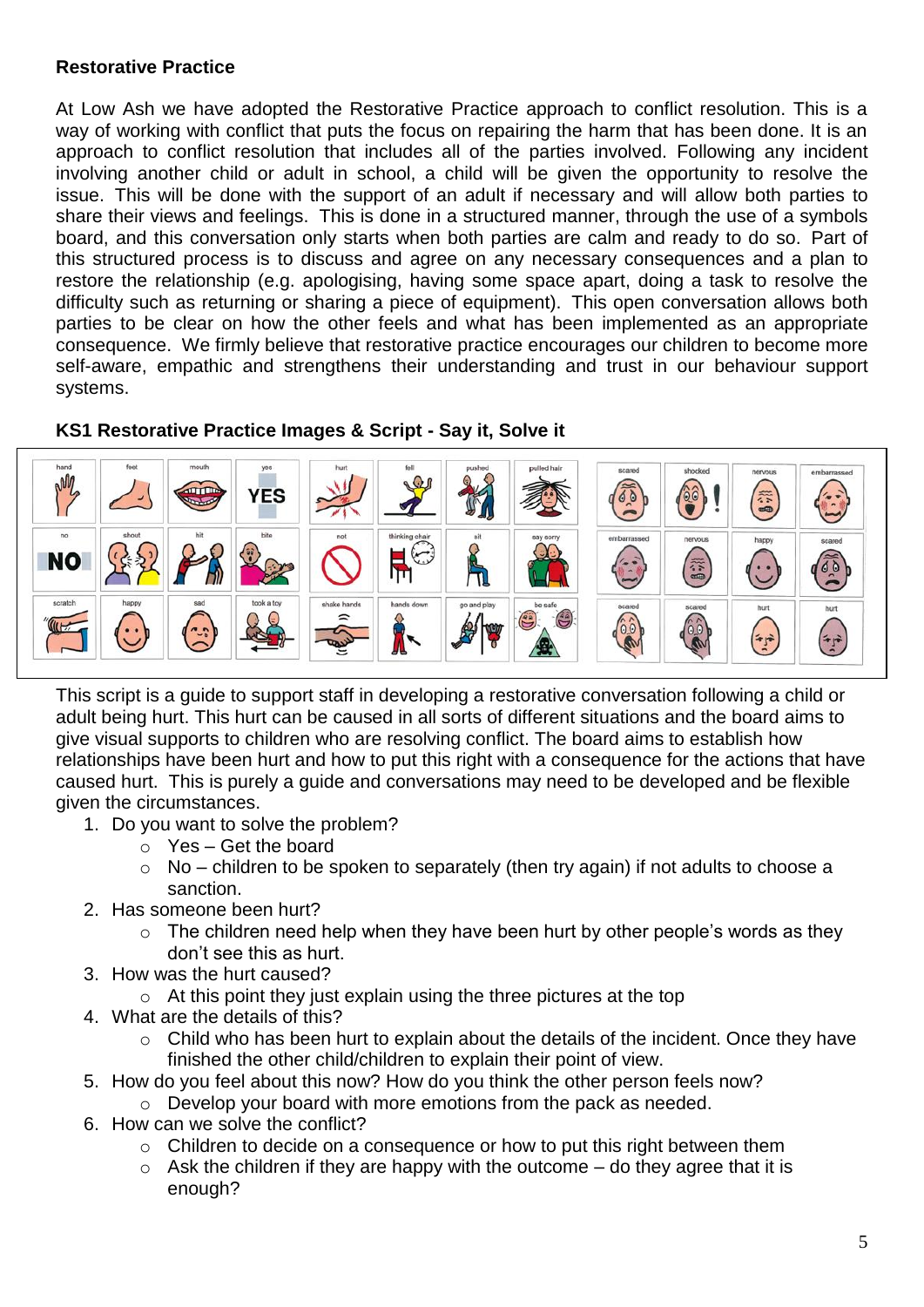- 7. Now we have talked about this and decided on the consequence for this conflict it is learning time and it is finished.
	- $\circ$  This part of the system is essential and this must be explained to complete the conversation.





#### **Sanctions**

The following section gives guidance on the use of sanctions within our Behaviour Policy. There may be situations due to the severity of the circumstances when it is not possible or appropriate to work through each stage. This is at the discretion of the Co-Headteachers / Deputy Headteacher (behaviour lead) who are responsible for the quality of teaching and learning in the school along with the health and safety of individuals. Exclusion is used by the Co-Headteachers as the ultimate sanction.

Sanctions should be applied fairly and consistently to all pupils, taking account of all circumstances including the child's age, and within the context of positive reinforcement of good behaviour. Sanctions of time out or withdrawal of break or lunchtime privileges may be given in addition to the sanctions outlined below.

#### **Yellow card**

Yellow cards (1<sup>st</sup> yellow - verbal) are used to encourage children to "get back on track". They are not given for serious breaches of discipline and are not generally reported to parents/carers. Nevertheless, a 2<sup>nd</sup> (recorded) yellow card should be taken as a serious warning and that behaviour should be modified immediately. A  $2<sup>nd</sup>$  yellow card (recorded) would follow the previous sanctions of verbally reminding and warning in relation to school rules. The types of behaviour that would result in a yellow card (recorded) being given would include:-

**Bad manners, running around school/arriving late to lessons (after warnings), refusal to carry out reasonable requests given by an adult, interrupting lessons, being unkind to others, damaging property and disrespect towards others.**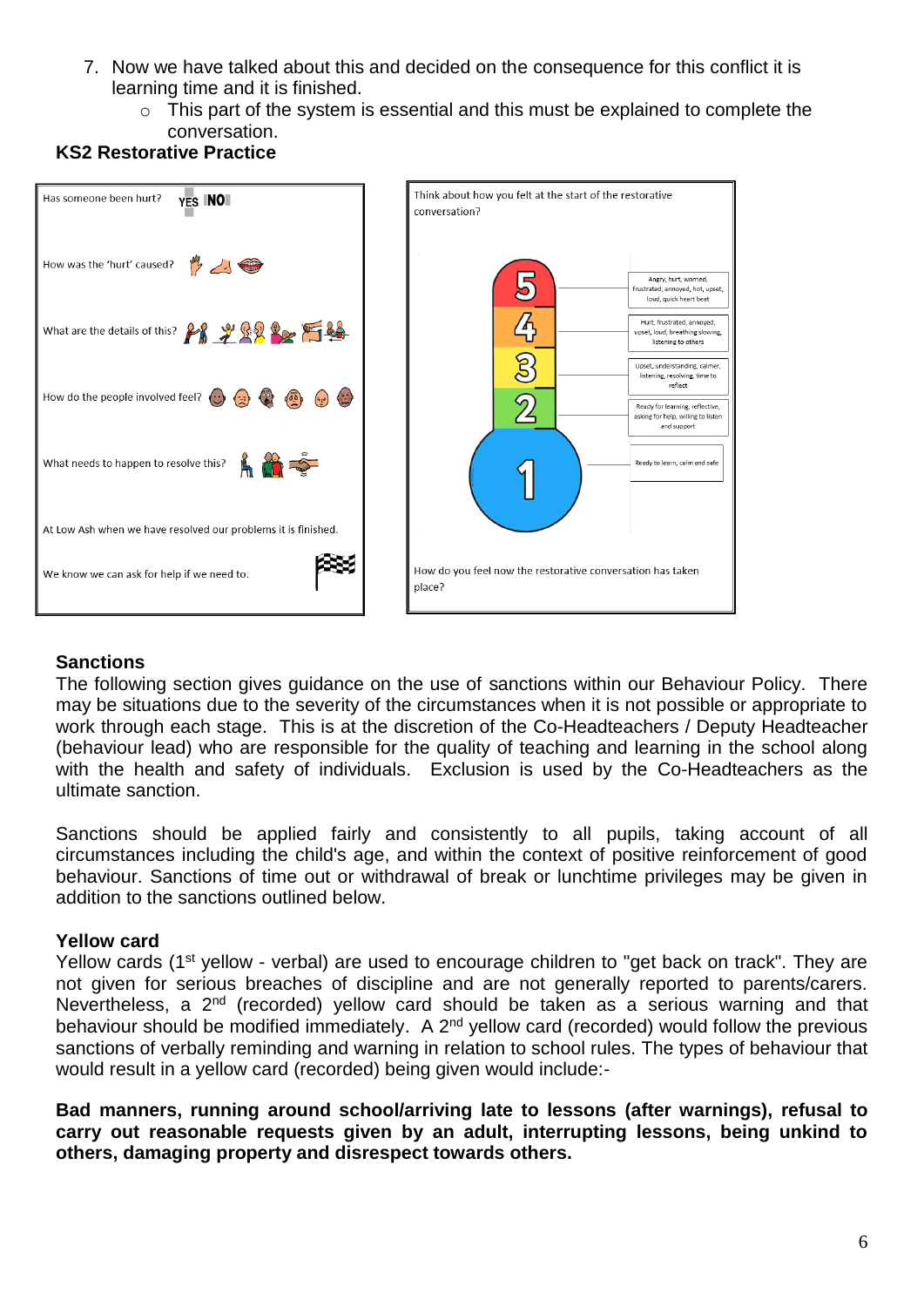# **Amber Card**

When a more serious incident occurs, but one which does not warrant a red card, or persistent inappropriate behaviour continues, the child puts their name on an amber card in class. Amber cards are reported to parents/carers using the Behaviour Report slip. Class teachers also speak directly to parents/ carers when an amber card has been issued. Parents/carers are requested to sign and return the slip to acknowledge that they have received notification of the amber card.

Amber cards can be issued where behaviour is persistently disruptive at a low level, which is more serious than a 2<sup>nd</sup> vellow card, but not warranting the issue of a red card. Persistent low-level disruption may result in a child being sent to another class for a period of time to complete their work or have 'time out' to modify their behaviour.

An amber card may also be issued as opposed to a red card if there are underlying reasons why a child has behaved in a certain way, if there has been provocation by another pupil or if the child is immediately remorseful and truthful about the incident which has occurred. Where members of staff are unsure whether an amber or red card should be issued, a conversation is held with the Key Stage Leader or Deputy Headteacher.

The Deputy Headteacher is automatically notified via CPOMS when an amber card is given and will decide if further action is needed.

# **Red cards**

Red cards are used to identify serious breaches of discipline. The types of behaviour that would result in a red card being given would include:-

## **Aggressive or threatening behaviour, disobedience, rudeness, dishonesty, serious damage to property, deceit, bullying, physical violence and racist behaviour.**

Red cards are reported to parents/carers using the Behaviour Report slip. Class teachers also speak directly to parents/ carers when a red card has been issued. Parents/carers are requested to sign and return the slip to acknowledge that they have received notification of the red card. The Deputy Headteacher is automatically notified via CPOMS when a red card is given and will decide if further action is needed.

# **Detention**

Low Ash operates no formal detention procedures however, at times, a decision might be made to keep a pupil inside at break or lunchtime. This may be because work has not been finished due to poor behaviour, there have been instances of aggressive behaviour at a previous breaktime or behaviour is repeatedly causing concern and the use of amber/red cards is not having a positive effect. Similarly, pupils may be stopped from using the ball court / playground apparatus at breaktimes if it is felt behaviour is unacceptable.

# **Behaviour Reports**

A record of red and amber and yellow  $(2^{nd})$  cards given, including names of pupils, dates and reasons for the sanction, are logged onto 'CPOMS', (an electronic recording and tracking system) along with, where appropriate, a follow up action. The recording system allows the Deputy Head to monitor individuals causing concern or groups of pupils.

At the end of each half term, all pupils who have not received a 2<sup>nd</sup> yellow card, will be rewarded with a 'golden ticket' which will be entered into a raffle draw to receive a further reward. In addition to this, class teachers have the flexibility to build in other rewards for children who consistently show appropriate behaviour at their discretion.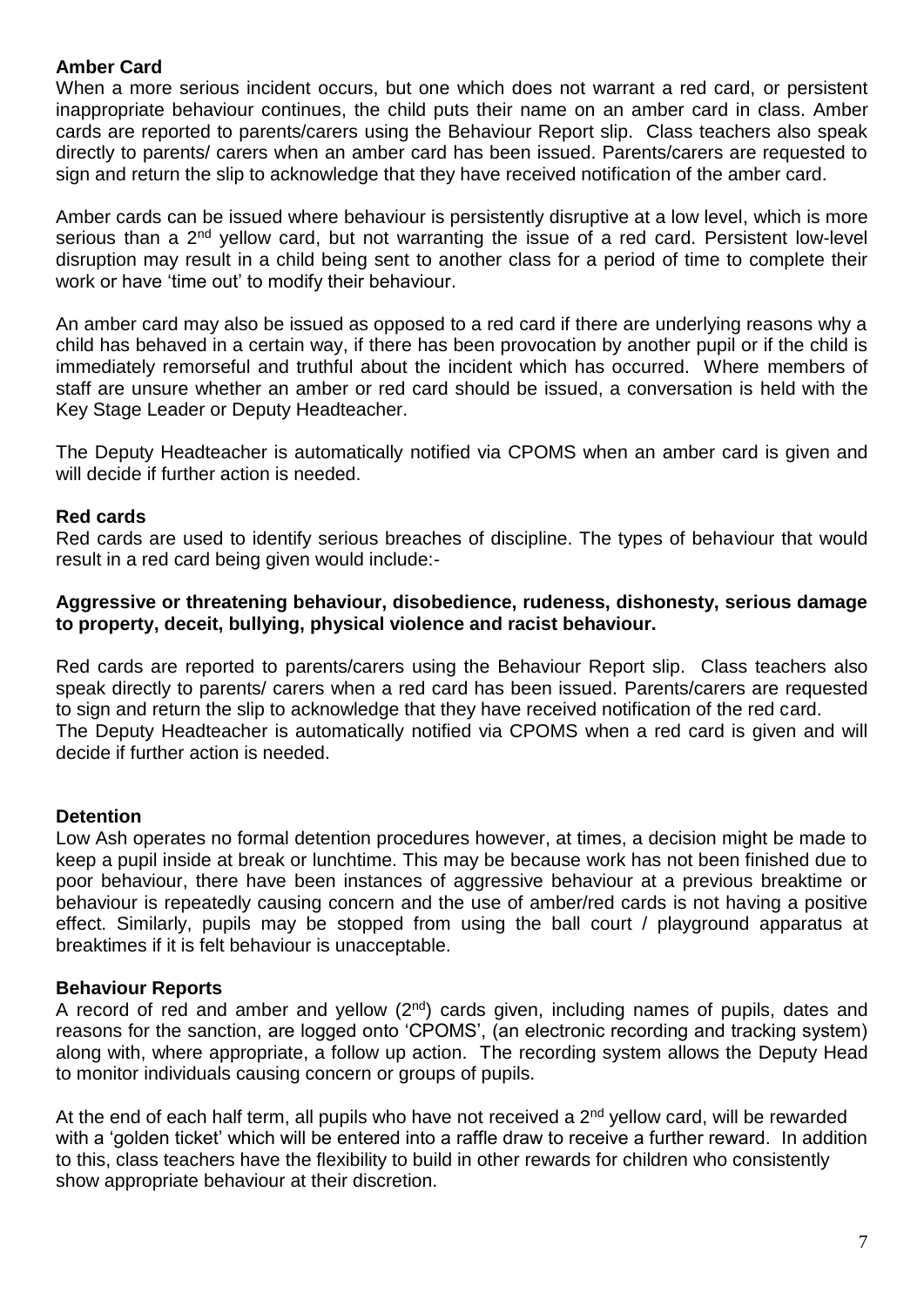The combination of class rewards, rewards for those children who consistently model appropriate behaviour and the golden ticket raffle draw aims to recognise and reward consistent good behaviour.

# **Working with parents/carers**

At all stages, meetings with parents/carers will be documented, dated and kept for reference using CPOMS.

- If there are concerns over a child's behaviour or if more than one red card is issued in a week then parents/carers will be contacted by the child's class teacher to arrange an informal meeting in school to discuss behaviour and seek support from parents/carers in reinforcing sanctions. Class teachers may request the support of colleagues at this point e.g. Key Stage Leader. A record of further concerns and/or behaviour incidents will be kept from this point.
- If a child's behaviour continues to give cause for concern, more frequent meetings with parents/carers, involving the Key Stage Leader and / or the school's behaviour leader (Deputy Headteacher) as well as class teacher, will be set up to monitor behaviour more closely. A personalised behaviour contract may be agreed and monitored over an agreed period of time. A Behaviour Plan may be drawn up with a view to improving behaviour and avoiding exclusion.
- . Children who have recognised social, emotional and behavioural difficulties are included on the inclusion register and support in addressing their needs, which may include accessing external support, will be put in place.
- Where there are concerns over extreme behaviour, then a child may be at risk of exclusion. In such cases, a meeting is held with the parent/carer and school, involving as many of the following staff as needed: Co-Headteacher, Deputy Headteacher, class teacher, Inclusion Leader, Key Stage Leader and Learning Mentor. If not already in place, a Behaviour Plan is drawn up with a view to improving behaviour and avoiding exclusion.

#### **Lunchtime behaviour**

Lunchtime supervisors are expected to use the rewards and minor sanctions as identified in this policy. More serious behaviour issues (those warranting amber and red cards) are referred to the Lunchtime Behaviour Mentor (LBM) who will use the school sanctions as appropriate. The LBM will provide advice and support for children who may be having difficulties regarding their behaviour at lunchtime. The LBM is able to have a more detailed discussion with class teachers immediately after lunchtime if required. Individuals whose behaviour is repeatedly causing concern at lunchtime will be supervised closely by the LBM.

#### **Breakfast / after-school clubs**

Staff delivering breakfast and/or after-school clubs are expected to use the rewards and sanctions identified in this policy. They should record behaviour concerns, identifying the behaviour and how it has been addressed, including the issue of any sanctions. This should be copied and left to be passed to the relevant class teacher for information. The original record should be kept in the breakfast / after school behaviour file which provides a central record of behaviour issues at times outside the normal school day.

If behaviour at an after school club results in a red card, the child will miss the next session. If behaviour is continually unacceptable, the child's place will be withdrawn until the end of the half term. A contract outlining behaviour expectations and consequences of lapses in behaviour is issued on commencement of breakfast / after school clubs.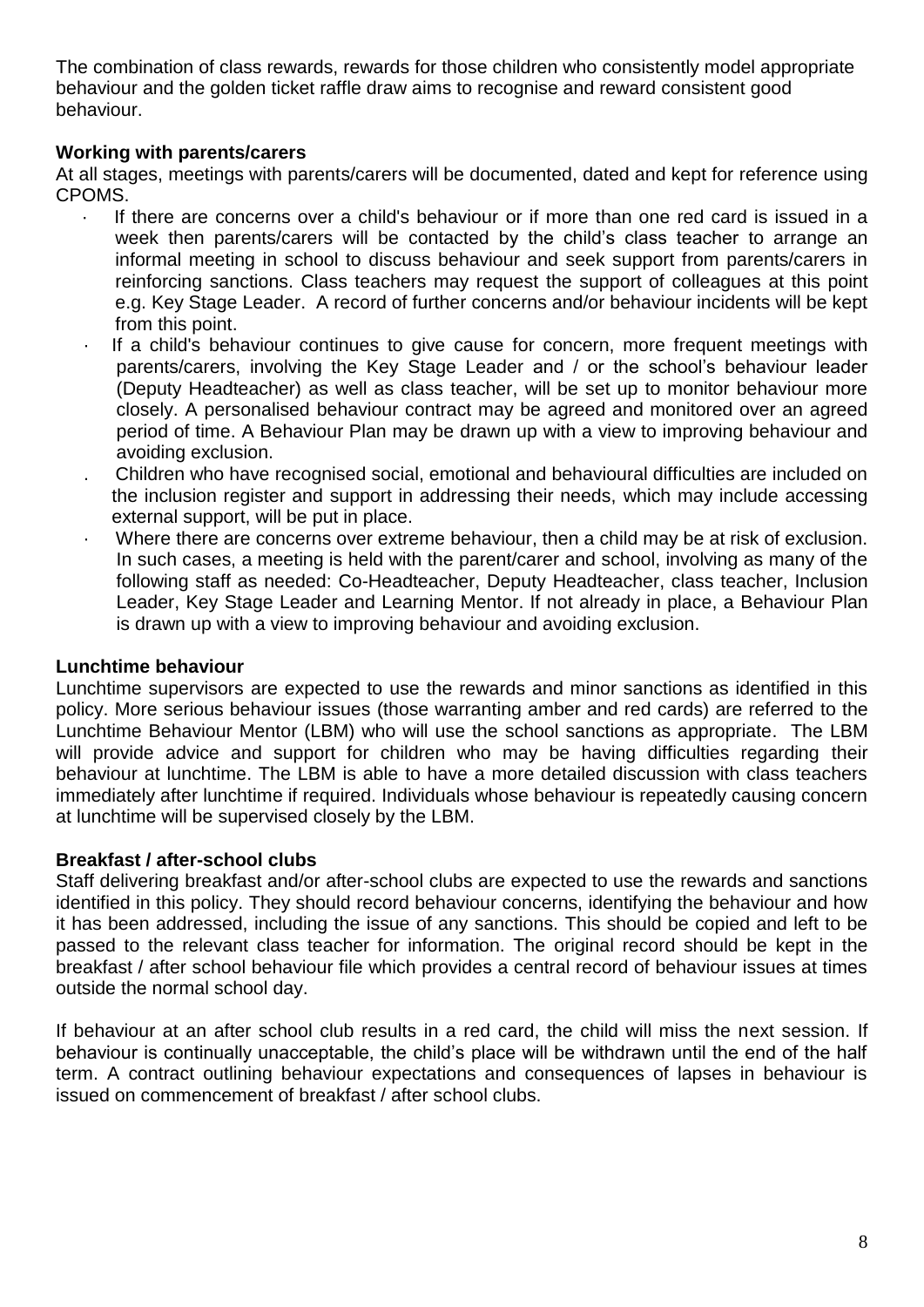#### **Isolation/Internal Exclusion**

Isolation within school may be used, usually as an interim step to avoid external exclusion.

A child in isolation will be supplied with work by teachers – this will be completed under supervision elsewhere in school. There will be no unsupervised access to the playground, cloakrooms or hall during a period of isolation. Parents/carers will be informed.

# **Exclusion**

Continued breaches of discipline may lead to fixed term exclusion. Fixed term exclusion may also be used immediately where there has been a very serious breach of discipline.

Further continued breaches of discipline may lead to permanent exclusion from Low Ash Primary School.

In all cases of exclusion, DFE advice and Local Authority advice and formal procedures will be followed. These include procedures for communicating with parents/carers.

#### **Restraint**

There may be rare occasions when a child puts themself or others in danger or is actually hurting themself or others. Staff may need to restrain them using a minimum of force for a minimum length of time.

In extreme situations a 'Team Teach' approach will be used to ensure recognised safe handling. Where there is an identified need for this approach to be used with an identified pupil, this will be recognised in a risk assessment which is agreed with and signed by a parent/carer. Following the use of this approach for a previously unidentified need, a risk assessment will be drawn up with parent/carer agreement in recognition that this is now an identified need.

#### **Monitoring the Behaviour Policy**

The Deputy Headteacher collates class teachers' red and amber card records each half term. The Deputy Head reports on this monitoring to the Governing Body twice a year.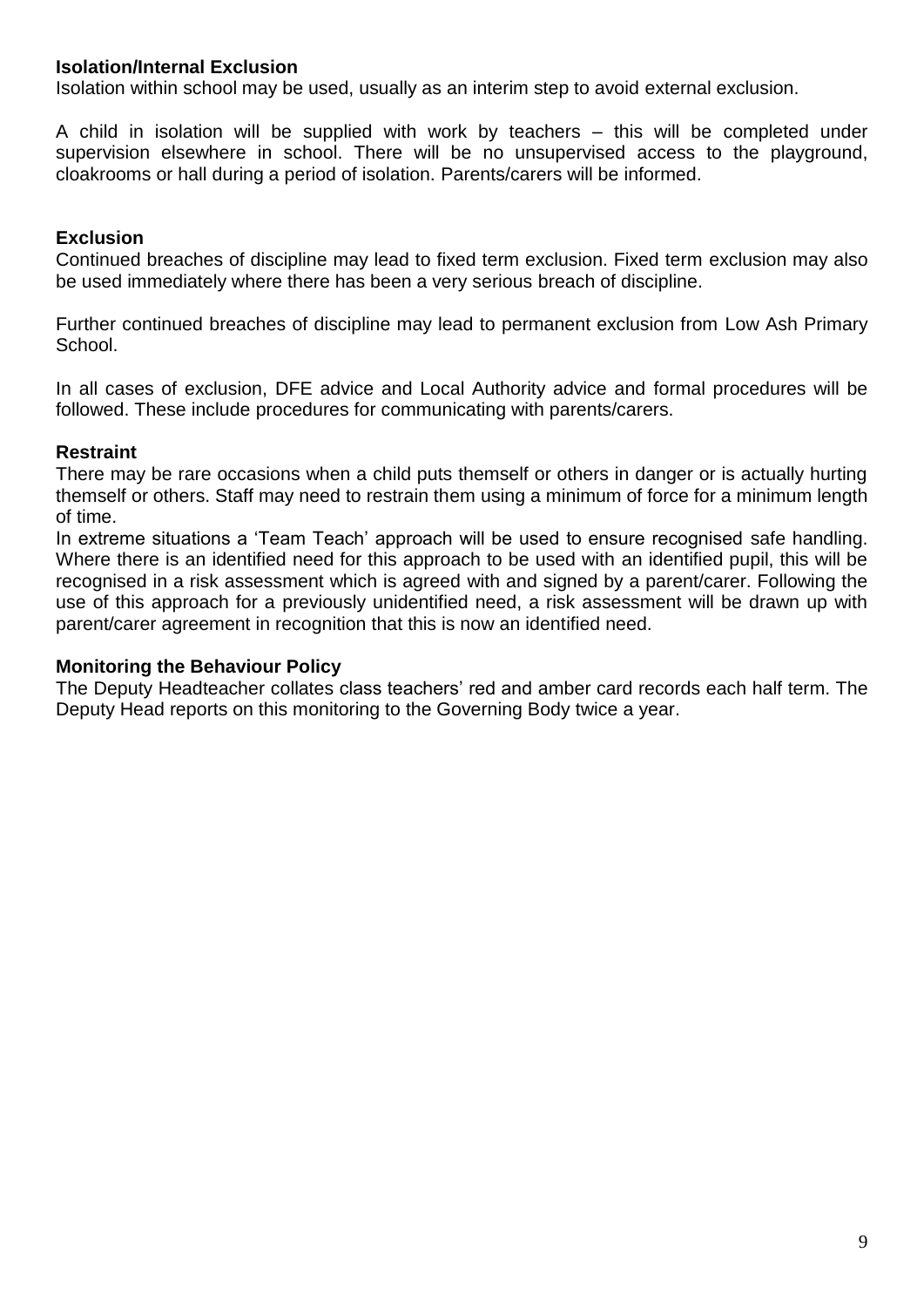# **Anti-Bullying Policy Statement**

There are many types of behaviour in school with which we have to deal, including peer on peer abuse, discrimination and bullying. Bullying can happen to anyone. This policy covers all types of bullying including:

- Bullying related to race, religion, gender or culture
- Bullying related to SEND (Special Educational Needs or Disability)
- Bullying related to appearance or physical/mental health conditions
- Bullying related to sexual orientation (homophobic or biphobic bullying)
- Bullying relating to hazing
- Bullying of young carers, children in care or otherwise related to home circumstances
- Sexist, sexual and transphobic bullying
- Bullying via technology –"online bullying"

In order to help everyone understand the meaning of these terms we have produced the following explanations which we use within school.

# **Peer on peer abuse**

Children can abuse other children. This is generally referred to as peer on peer abuse and can take many forms. This can include (but is not limited to) bullying (including cyberbullying); sexual violence and sexual harassment (see below); physical abuse such as hitting, kicking, shaking, biting, hair pulling, or otherwise causing physical harm; sexting and initiating/hazing type violence and rituals.

**Sexual violence and sexual harassment** can occur between two children of **any** age and sex. It can also occur through a group of children sexually assaulting or sexually harassing a single child or group of children.

Children who are victims of sexual violence and sexual harassment will likely find the experience stressful and distressing. This will, in all likelihood, adversely affect their educational attainment. Sexual violence and sexual harassment exist on a continuum and may overlap, they can occur online and offline (both physical and verbal) and are never acceptable. Low Ash Primary ensures **all** victims are taken seriously and offered appropriate support.

At Low Ash we are aware that some groups are potentially more at risk: SEND and LGBT+ children are at greater risk.

At Low Ash it is made clear that sexual violence and sexual harassment is not acceptable, will never be tolerated and is not an inevitable part of growing up.

At Low Ash we do not tolerate or dismiss sexual violence or sexual harassment as "banter", "part of growing up", "just having a laugh" or "boys being boys".

At Low Ash we challenge behaviours (potentially criminal in nature), such as grabbing bottoms, breasts and genitalia, flicking bras and lifting up skirts.

Any allegations of sexual violence and harassment will be referred to the Designated Safeguarding Lead (DSL) or Deputy Designated Safeguarding Lead (DDSL).

Any decisions following investigation will be made on a case-by-case basis, with the DSL or DDSL taking a leading role and using their professional judgement, supported by other agencies, such as children's social care and the police as required.